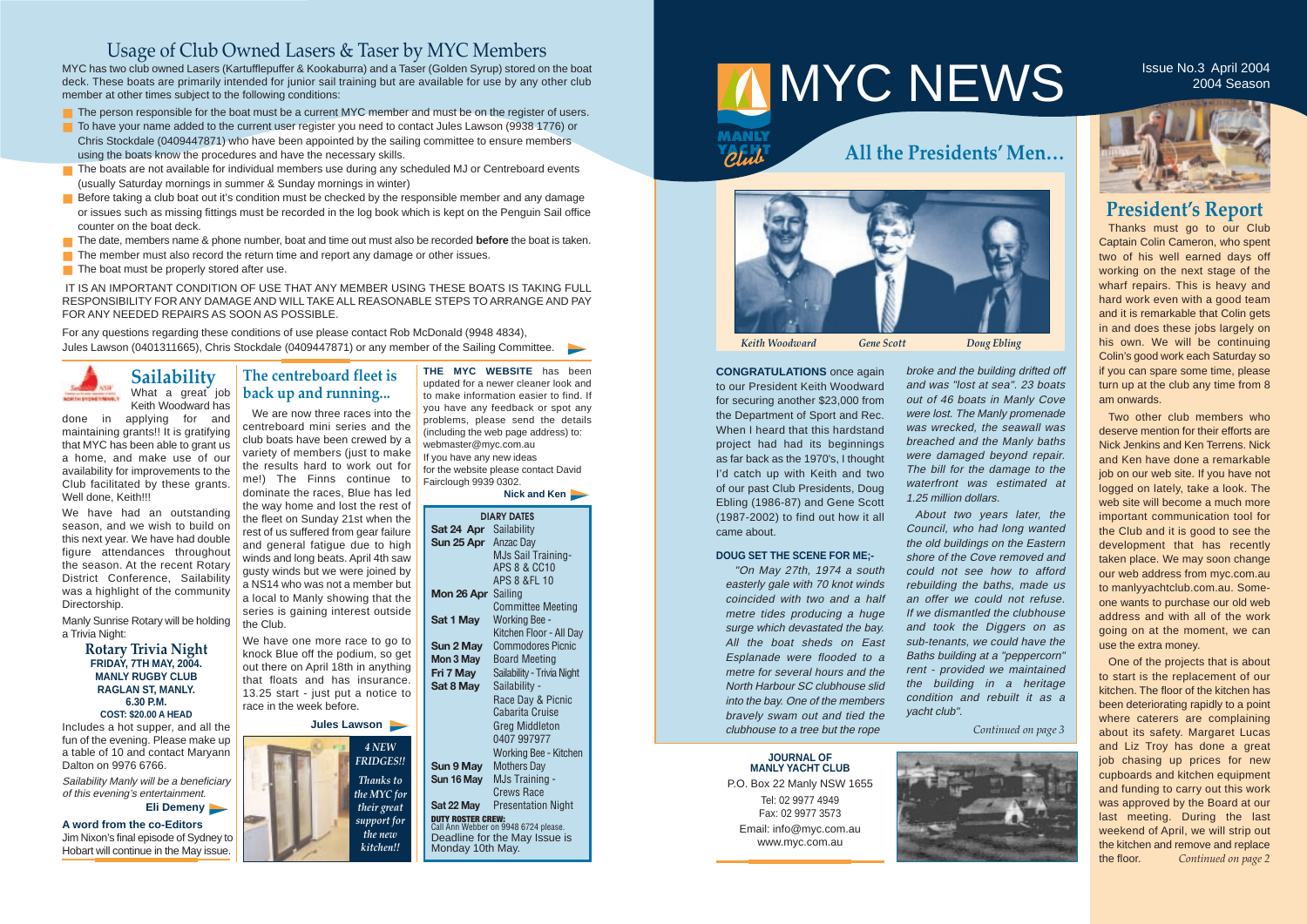### *All the Presidents Men....Continued from page 1*

As the Diggers and MYC started to repair the Clubhouse and balcony, the vision of the hardstand began to emerge.Chatting with Gene, he recalls that in 1981/82, when he joined the Club, the very grand concrete deck had just been completed by the Diggers and MYC. The lower level of the Club needed a lot of work and these painstaking repairs continued over the next few years alongside the replanking of the wharf. Plus the Club had to remove every last piece of timber and pylon from the northern end of Manly Cove where the MYC had stood for nearly 30 years. With no funds to employ demolition, this took nearly 3 years for club members to complete.

## **GENE SAYS,**

"When it came time to remove the timber pylons the Club employed, out of desperation, a giant crane that parked itself on the walkway and carefully extracted one by one all the remaining bits and pieces of the old yacht club. This included the slipway and winch and whilst the slipway was never re-installed [just too difficult at our new location] the winch was located and wired up to haul Robbie R - our number one rescue boat to and from the harbour. The winch, now in excess of 40 years old or more, still continues without fault to operate as needed".

In the mid 90's, the 16ft Skiff Club were in desperate need of more dinghy storage and, after much discussion, the MYC and 16' Skiff Club decided to join forces; together they secured a DA approval for underground dinghy storage for the Skiff Club topped by the new MYC entrance - paid for in full by the Manly 16' Skiff Club!

At this point, the MYC Board showed amazing vision and foresight; they decided to include an application for a hardstand along with the Skiff Club DA application. Phase one was to be the new entrance, and phase two would be the hardstand reaching out as far as our present day pontoon and including a driveway for boat access. This approval would finally be received in 1998 but Gene recalls the magnitude of the task. There were years of endless meetings about the many conditions that had to be met. Roger Vidler was appointed the architect for the handstand design and his final plans - costed out at \$500 000 - included a sailing office, downstairs showers and toilets, and a two and a half tonne crane to lift boats in and out.

Gene admits that the Board never really believed it would happen. The Club had struggled to survive through the 80's but the building of the new entrance was a huge moral booster and a turning point. Keith joined the MYC in 1997 and was quickly commandeered to the hardstand project. Things began to happen in 1998. The club won a Sport and Rec grant of \$10 000 (on a dollar for dollar basis) and when Sailability's Lesley Cameron secured a further \$10 000, the club finally had a budget to start the pontoon.

The rest, as they say, is history. Chris Shead and Keith Woodward were asked to head up the pontoon project. Many Saturday mornings were spent in Phil Vidler's Indux factory cutting, drilling and welding all the steel components. Construction on the wharf started in the autumn of 2001 and the pontoon was launched in the dead of night in August of that year. Many of us will remember the drama of that moment! The pontoon and ramp was built over a period of six months by entirely volunteer labour and stands as a tribute to the uniqueness of Manly Yacht Club.

Once complete, the number of disabled people using the facilities increased dramatically so many of the pontoon volunteers again provided their time and their improved wharf carpentry skills to repair the wharf which had deteriorated to a point where it was no longer safe. A saw mill at Bulladelah – A. J. Relf and Sons - supplied the timber direct from the mill at a wholesale price.

Keith's ability to secure grants is now legendary and the dream of the hardstand, albeit a lessor version of the \$500 000 plan, is now a living breathing reality. A.J. and his sons have recently dropped a fresh load of timber on our decks and Keith and a new committee consisting of Bruce Davis, Chris Shead, Brian Wilson and David Lewis are poised to manage the next phase of the hardstand construction. This will be in addition to building an accessible toilet and shower for disabled sailors, completing the final stage of wharf repairs and creating a new kitchen. It will indeed be a busy year at Manly Yacht Club.

## **BUT IT WILL BE A GOOD ONE. KEITH SAYS,**

"The construction of the pontoon and the repair of the wharf have been a catalyst for creating a better culture in Manly Yacht Club. The volunteers who have worked together on these projects have forged strong friendships, and we now not only have better facilities but we also have a better sense of community within the Club".

Ed. **b** 

*An artist's impression of the Club with a new hardstand drawn by Brian Wison 1979*





*Presiden't Report Continued from P1.* New cupboards and equipment will be installed during the first week of May and new sheet vinyl flooring will be laid during the second week of May. The walls and ceiling will be repainted and a new oven and cook top will be installed. This is a major task that must be completed according to our program due to hall hire commitments. We will need lots of help to get the floor removal and replacement done over one weekend. All assistance will be greatly appreciated. Please contact me if you are able to help.

We are in the process of drafting an agreement for Forte Event Management to manage hall hire on our behalf to ensure that hall hire does not adversely affect our neighbours. Sorrell Lambie will continue as our director in charge of hall hire. Since Sorrel has

been responsible for hall hire, our revenue has increased significantly and our complaints have reduced. She deserves thanks for her efforts and achievements. Liz Troy, our hall hire co-ordinator has also played a major part in this improvement and also deserves thanks for her very professional efforts. Liz is off on an extended holiday to the UK soon for a well earned rest (whilst Michael renovates the home). This is just another example of the very professional management skills that Liz applies to tasks! Best wishes for your trip.



**Keith Woodward**  President



*Old MYC Club House*





*The New Manly Yacht Club Entrance*